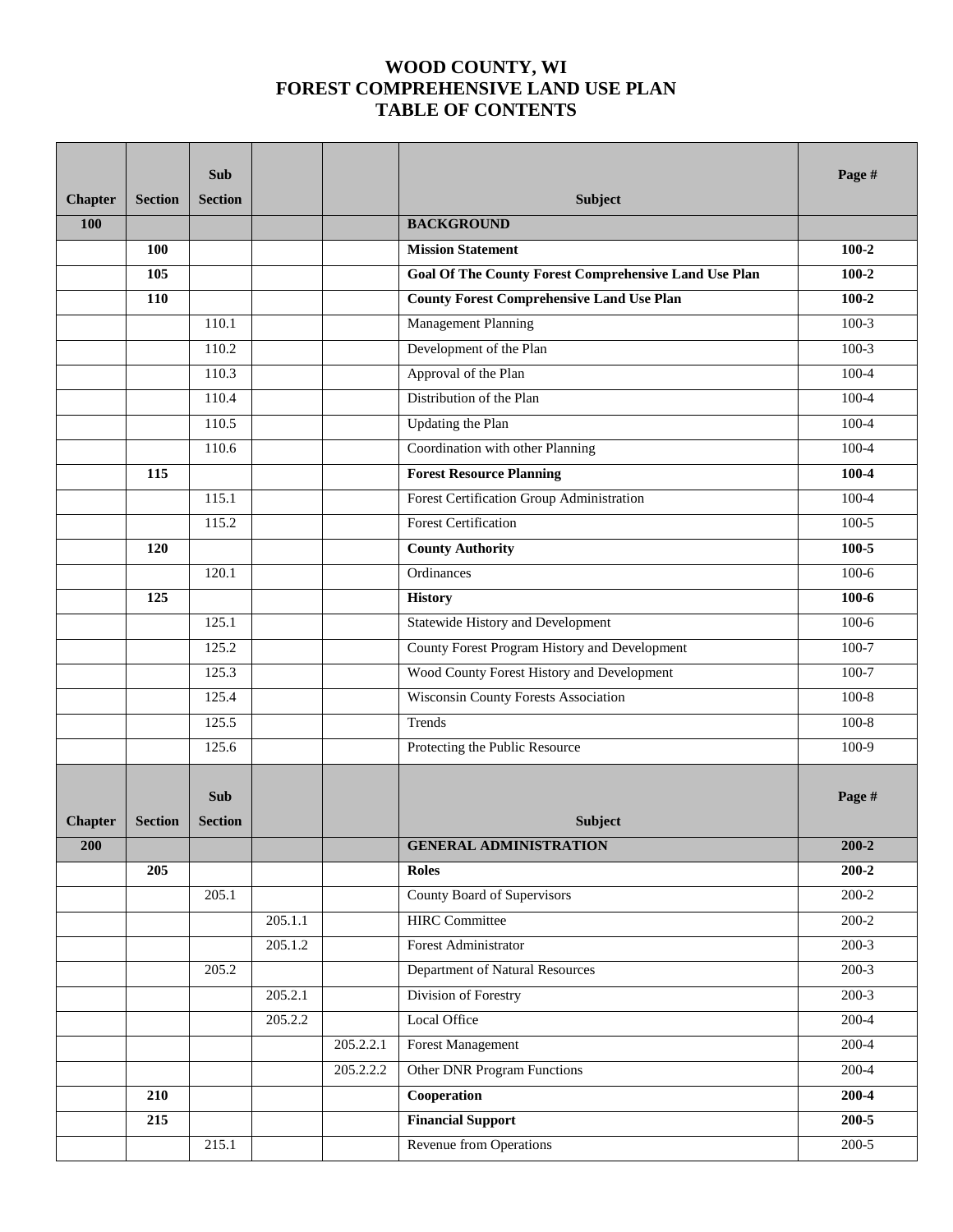|                |                |                | 215.1.1 |           | Timber Sale Revenue                                   | $200 - 5$      |
|----------------|----------------|----------------|---------|-----------|-------------------------------------------------------|----------------|
|                |                |                | 215.1.2 |           | County Parks & Forestry Maintenance Account           | $200-5$        |
|                |                |                | 215.1.3 |           | <b>County Forest Land Fund</b>                        | $200-5$        |
|                |                |                | 215.1.4 |           | Wood County Parks & Forestry Capital Projects Account | $200-5$        |
|                |                | 215.2          |         |           | <b>Outside Sources of Revenue</b>                     | $200-5$        |
|                |                |                | 215.2.1 |           | <b>State Funds</b>                                    | $200 - 5$      |
|                |                |                | 215.2.2 |           | <b>Federal Funds and Programs</b>                     | $200-6$        |
|                |                |                | 215.2.3 |           | <b>Other Funds</b>                                    | $200-6$        |
|                |                | 215.3          |         |           | <b>County Expenditures</b>                            | $200-6$        |
|                | 220            |                |         |           | <b>County Records</b>                                 | $200 - 6$      |
|                |                | 220.1          |         |           | Accounts                                              | $200 - 7$      |
|                |                |                | 220.1.1 |           | <b>State Aid Forestry Account</b>                     | $200 - 7$      |
|                |                |                | 220.1.2 |           | <b>Other County Forest Accounts</b>                   | $200 - 7$      |
|                |                |                | 220.1.3 |           | <b>Account Numbers</b>                                | $200 - 7$      |
|                |                | 220.2          |         |           | <b>Timber Sales</b>                                   | $200-8$        |
|                |                |                | 220.2.1 |           | <b>Active Files</b>                                   | $200-8$        |
|                |                |                | 220.2.2 |           | <b>Closed Files</b>                                   | $200-8$        |
|                | 225            |                |         |           | Personnel                                             | $200 - 8$      |
|                |                | 225.1          |         |           | <b>County Forest Staff</b>                            | $200-8$        |
|                |                | 225.2          |         |           | <b>Hiring Personnel</b>                               | $200 - 8$      |
|                |                | 225.3          |         |           | Other Sources of Labor                                | 200-9          |
|                |                | 225.4          |         |           | Training                                              | $200-9$        |
|                | 230            |                |         |           | Equipment                                             | $200-9$        |
|                |                | 230.1          |         |           | Facilities                                            | 200-9          |
|                |                | <b>Sub</b>     |         |           |                                                       |                |
| <b>Chapter</b> | <b>Section</b> | <b>Section</b> |         |           | <b>Subject</b>                                        | Page #         |
| 300            |                |                |         |           | DESCRIPTION OF FOREST MANAGEMENT PLANNING             |                |
|                |                | 300.1          |         |           | <b>County Forest Ownership</b>                        | $300 - 2$      |
|                |                | 300.2          |         |           | <b>Natural Features</b>                               | $300 - 2$      |
|                |                |                | 300.2.1 |           | Topography                                            | $300-2$        |
|                |                |                | 300.2.2 |           | Geography                                             | $300-2$        |
|                |                |                | 300.2.3 |           | Geology & Soils                                       | $300-2$        |
|                |                |                |         |           |                                                       |                |
|                |                |                | 300.2.4 |           | <b>Ecological Landscapes</b>                          | $300-3$        |
|                |                |                |         | 300.2.4.1 | Land Type Associations & Biological Communities       | $300-3$        |
|                |                |                | 300.2.5 |           | <b>Vegetative Cover Types</b>                         | $300-4$        |
|                |                |                |         | 300.2.5.1 | Property Cover Type Acreage                           | 300-4 to 300-7 |
|                |                |                | 300.2.6 |           | Fish & Wildlife                                       | 300-7          |
|                |                |                | 300.2.7 |           | Rare & Endangered Resources                           | $300-8$        |
|                |                |                | 300.2.8 |           | Water                                                 | $300-8$        |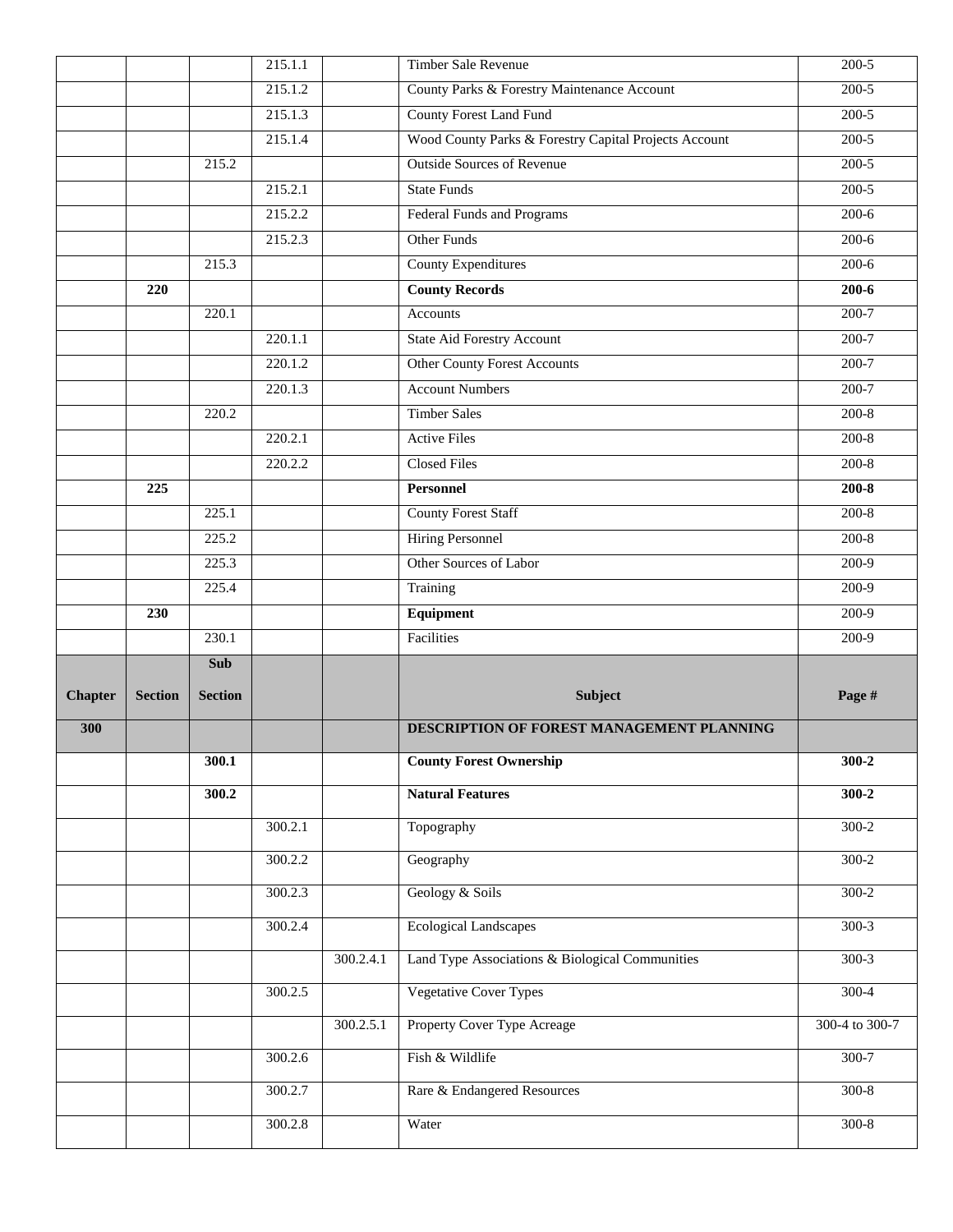|                |                | 300.3                        |         | <b>Cultural Factors</b>                                  | $300 - 8$      |
|----------------|----------------|------------------------------|---------|----------------------------------------------------------|----------------|
|                |                |                              | 300.3.1 | Economy                                                  | 300-8 to 300-9 |
|                |                |                              | 300.3.2 | Education & Research                                     | $300 - 10$     |
|                |                | 300.4                        |         | <b>Other Public Lands Ownership</b>                      | 300-10         |
|                |                |                              |         |                                                          |                |
| <b>Chapter</b> | <b>Section</b> | <b>Sub</b><br><b>Section</b> |         | Subject                                                  | Page #         |
| 400            |                |                              |         | <b>FOREST OWNERSHIP</b>                                  |                |
|                | 400            |                              |         | <b>County Forest Ownership</b>                           | $400 - 2$      |
|                | 405            |                              |         | <b>Land Ownership Goals</b>                              | $400 - 2$      |
|                | 410            |                              |         | <b>County Forest blocking</b>                            | $400 - 2$      |
|                | 415            |                              |         | <b>Private Inholdings</b>                                | $400 - 3$      |
|                | 420            |                              |         | <b>Acquisition of Land Within the Blocking Boundary</b>  | $400 - 3$      |
|                | 425            |                              |         | <b>Acquisition of Land Outside the Blocking Boundary</b> | $400 - 3$      |
|                | 430            |                              |         | <b>Acquisition of Land Rights</b>                        | 400-4          |
|                | 435            |                              |         | Methods of Authorization of Acquisition of Land Title or | 400-4          |
|                |                |                              |         | <b>Rights</b>                                            |                |
|                | 440            |                              |         | <b>Financing</b>                                         | 400-4          |
|                | 445            |                              |         | <b>Entry of Lands</b>                                    | $400 - 5$      |
|                |                |                              | 445.1   | Time of Entry                                            | 400-5          |
|                | 450            |                              |         | <b>Withdrawal of Lands From County Forest Law</b>        | $400 - 5$      |
|                |                |                              | 450.1   | Withdrawal Procedure                                     | $400 - 5$      |
|                | 455            |                              |         | <b>Land Surveying</b>                                    | 400-6          |
|                |                | 455.1                        |         | Legal Surveying                                          | $400-6$        |
|                |                | 455.2                        |         | Location of Lines by means of other than Legal Survey    | $400 - 6$      |
|                |                | 455.3                        |         | Preservation of Landmarks, Monuments and Corner Posts    | $400-6$        |
|                | 460            |                              |         | <b>Terms of Land Sale or Trade</b>                       | 400-7          |
|                | 465            |                              |         | <b>Property Rights Conveyances</b>                       | 400-7          |
|                |                | 465.1                        |         | Terms of Property Rights Conveyances                     | $400 - 8$      |
|                |                | 465.2                        |         | Procedures for Property Rights Conveyances               | $400 - 8$      |
|                |                | <b>Sub</b>                   |         |                                                          |                |
| <b>Chapter</b> | <b>Section</b> | <b>Section</b>               |         | Subject                                                  | Page #         |
| 500            |                |                              |         | <b>LAND MANAGEMENT AND USE</b>                           |                |
|                | 500            |                              |         | <b>LAND USE</b>                                          | $500-2$        |
|                |                | 500.1                        |         | Objectives                                               | 500-2          |
|                | 505            |                              |         | <b>Timber Sales</b>                                      | $500-2$        |
|                |                | 505.1                        |         | Field Preparation of Timber Sales                        | $500-3$        |
|                |                | 505.2                        |         | <b>Advertising for Bids</b>                              | $500-3$        |
|                |                | 505.3                        |         | Prospectus                                               | $500-3$        |
|                |                | 505.4                        |         | Method of Billing                                        | 500-3          |
|                |                | 505.5                        |         | <b>Awarding Sales</b>                                    | 500-3          |
|                |                | 505.6                        |         | <b>Sales Contracts</b>                                   | $500-4$        |
|                |                |                              |         |                                                          |                |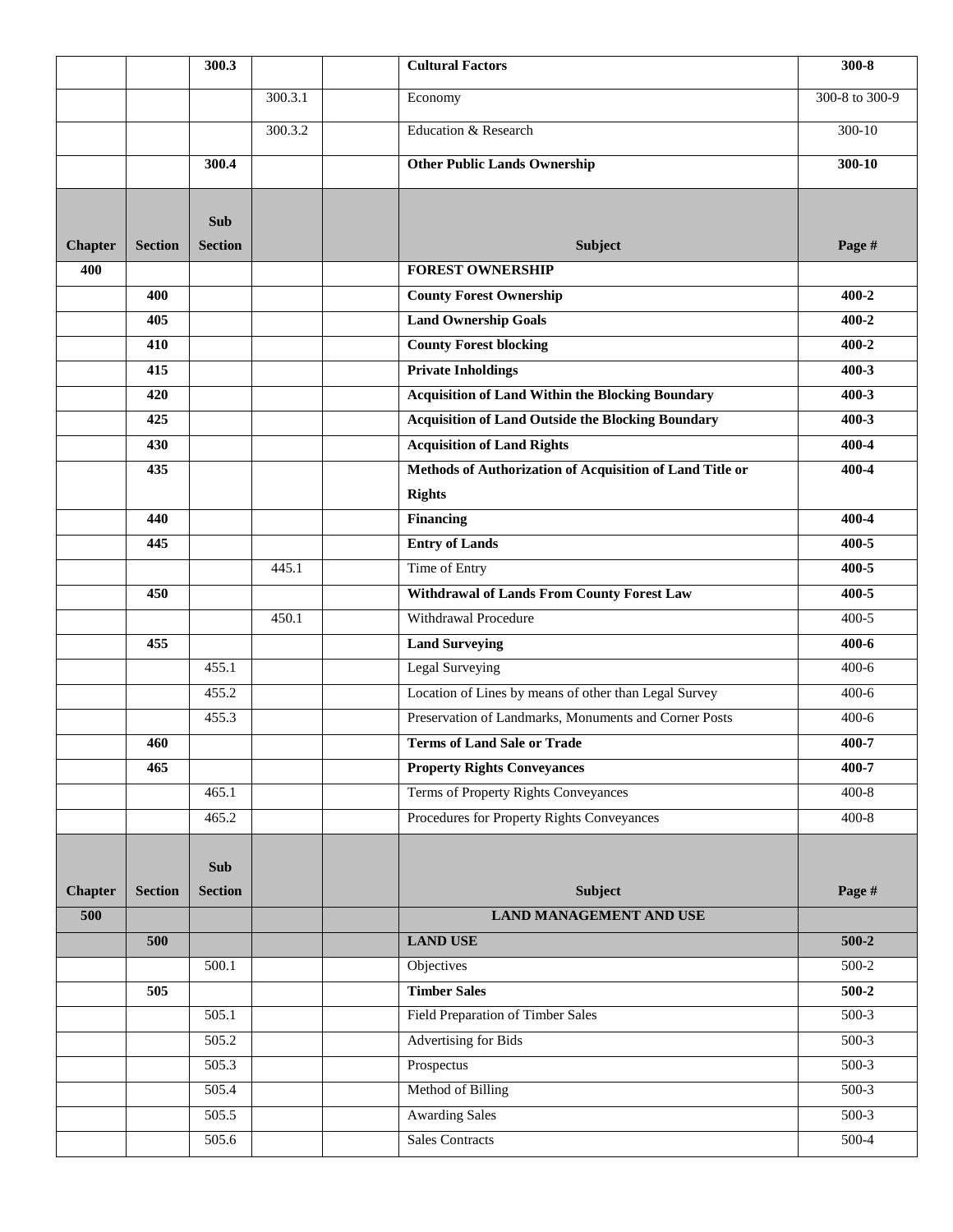|     | 505.7              |          | Timber Sale performance Bond                  | $500-4$    |
|-----|--------------------|----------|-----------------------------------------------|------------|
|     | 505.8              |          | <b>Contract Provisions</b>                    | $500-4$    |
|     |                    | 505.8.1  | <b>Contract Number and Contract Name</b>      | $500-4$    |
|     |                    | 505.8.2  | <b>Contract Parties</b>                       | 500-4      |
|     |                    | 505.8.3  | Durations and Extension of Contracts          | $500-5$    |
|     |                    | 505.8.4  | Termination of Contract by Seller             | 500-5      |
|     |                    | 505.8.5  | Performance Bond, Damages, Future Contracts   | $500-5$    |
|     |                    | 505.8.6  | Title to Timber                               | $500-5$    |
|     |                    | 505.8.7  | Payment Schedule                              | 500-5      |
|     |                    | 505.8.8  | <b>Utilization Specifications</b>             | 500-5      |
|     |                    | 505.8.9  | <b>Training Requirement</b>                   | $500-5$    |
|     |                    | 505.8.10 | BMPs, Roads, Landings                         | $500-5$    |
|     |                    | 505.8.11 | Soil Disturbance and Rutting                  | 500-5      |
|     |                    | 505.8.12 | Liability and Worker's Compensation Insurance | 500-6      |
|     |                    | 505.8.13 | <b>Scaling and Conversion Factors</b>         | $500-6$    |
|     |                    | 505.8.14 | <b>Forest Certification</b>                   | $500-6$    |
|     |                    | 505.8.15 | <b>Other Contract Conditions</b>              | 500-6      |
|     |                    | 505.8.16 | <b>Attachments to Contract</b>                | $500-6$    |
|     | 505.9              |          | <b>Timber Sale Restrictions</b>               | $500-6$    |
|     | 505.10             |          | <b>Timber Sale Roads</b>                      | 500-6      |
|     | 505.11             |          | <b>Supervising Sales</b>                      | 500-7      |
|     |                    | 505.11.1 | <b>Contract Violations</b>                    | $500-7$    |
|     | 505.12             |          | <b>Forest Products Accountability</b>         | $500-7$    |
|     |                    | 505.12.1 | <b>Scaling Merchantability</b>                | 500-7      |
|     |                    | 505.12.2 | <b>Utilization Standards</b>                  | 500-8      |
|     |                    | 505.12.3 | Methods of Accountability                     | $500-8$    |
|     | 505.13             |          | <b>Special Forest Products Permits</b>        | $500-8$    |
| 510 |                    |          | <b>Timber Theft</b>                           | 500-9      |
|     | 510.1              |          | <b>Timber Theft Investigation</b>             | 500-9      |
| 515 |                    |          | <b>Encroachments</b>                          | 500-9      |
| 520 |                    |          | <b>Special Uses</b>                           | $500-10$   |
|     | 520.1              |          | Sand and Gravel                               | 500-10     |
|     | 520.2              |          | Exploration, Prospecting & Mining             | $500-10$   |
|     | 520.3              |          | Sanitary Landfill                             | $500 - 11$ |
|     | 520.4              |          | <b>Military Maneuvers</b>                     | 500-11     |
|     | 520.5              |          | <b>Public Utilities</b>                       | 500-11     |
|     | 520.6              |          | <b>Access to Private Lands</b>                | $500-11$   |
|     |                    | 520.6.1  | <b>Temporary Access</b>                       | $500-12$   |
|     |                    | 520.6.2  | <b>Access Agreements</b>                      | 500-12     |
|     |                    | 520.6.3  | Prescriptive Easements                        | $500-13$   |
|     |                    | 520.6.4  | Other Types of Access                         | $500-13$   |
|     | $\overline{520.7}$ |          | Private Utility Service Lines                 | $500-13$   |
|     | 520.8              |          | <b>Communication Towers</b>                   | $500-14$   |
|     | 520.9              |          | Other                                         | $500-14$   |
|     |                    |          |                                               |            |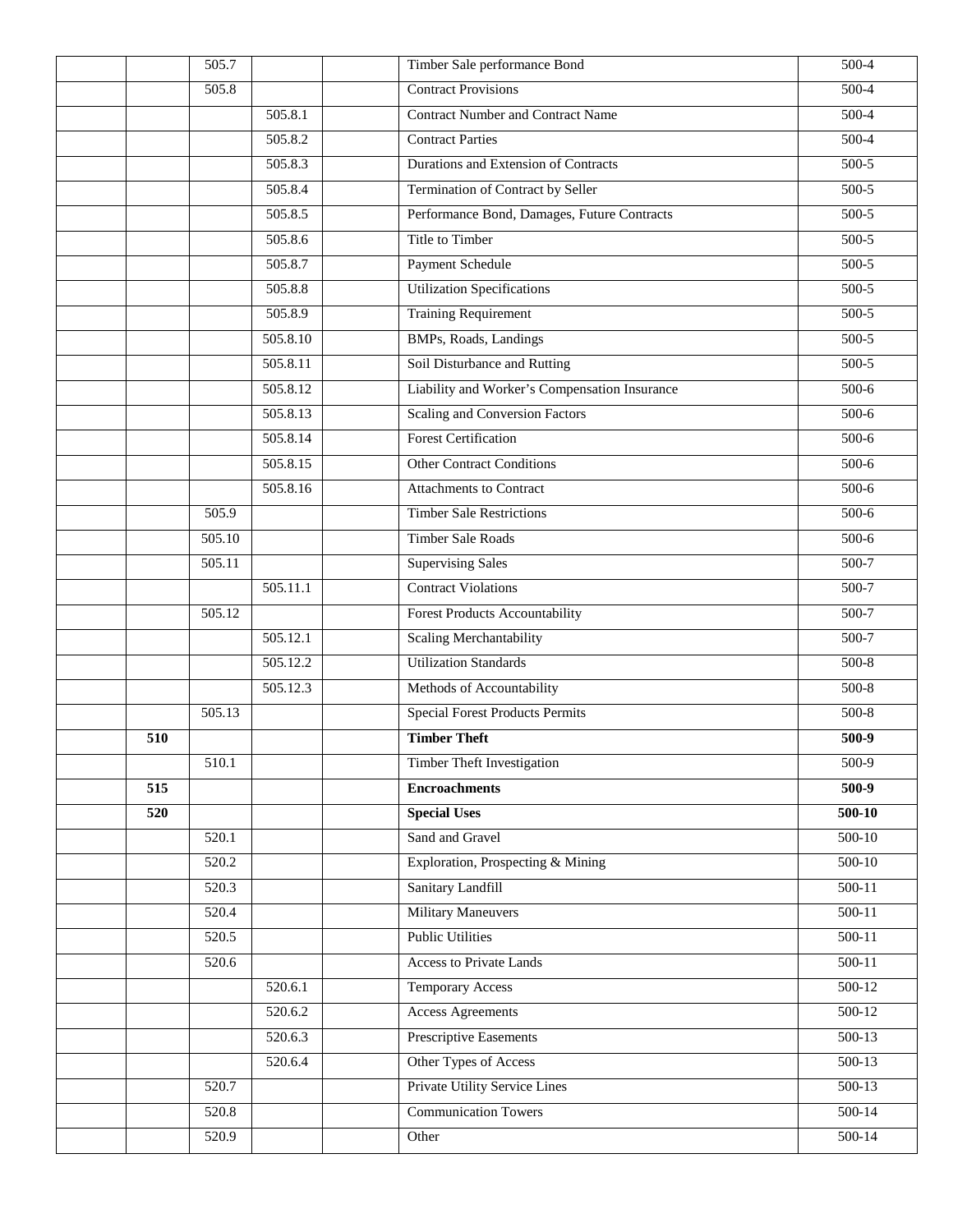|                |                | <b>Sub</b>                   |         |           |                                                      |           |
|----------------|----------------|------------------------------|---------|-----------|------------------------------------------------------|-----------|
| <b>Chapter</b> | <b>Section</b> | <b>Section</b>               |         |           | Subject                                              | Page #    |
| 600            |                |                              |         |           | <b>PROTECTION</b>                                    |           |
|                | 600            |                              |         |           | <b>PROTECTION</b>                                    | 600-2     |
|                | 605            |                              |         |           | <b>Fire Control</b>                                  | 600-2     |
|                |                | 605.1                        |         |           | Cooperation with the Department of Natural Resources | 600-2     |
|                |                |                              | 605.1.1 |           | Personnel                                            | $600-2$   |
|                |                |                              | 605.1.2 |           | Equipment                                            | $600-2$   |
|                |                |                              | 605.1.3 |           | Fire Detection                                       | 600-2     |
|                |                |                              | 605.1.4 |           | <b>Forest Fire Prevention</b>                        | $600-3$   |
|                |                | 605.2                        |         |           | Debris Burning                                       | $600-3$   |
|                |                | 605.3                        |         |           | <b>Camping Fires</b>                                 | $600-3$   |
|                |                | 605.4                        |         |           | <b>Prescribed Burning</b>                            | $600-3$   |
|                |                | 605.5                        |         |           | County Forest Fire Hazard Areas                      | $600-3$   |
|                | 610            |                              |         |           | <b>Control of Forest Pests &amp; Pathogens</b>       | 600-3     |
|                |                | 610.1                        |         |           | Detection                                            | 600-3     |
|                |                | 610.2                        |         |           | Pest Surveys                                         | $600-3$   |
|                |                | 610.3                        |         |           | Specific Pests & Pathogens of Concern                | $600-3$   |
|                |                |                              | 610.3.1 |           | Specific Pests of Interest                           | 600-4     |
|                |                |                              |         | 610.3.1.1 | <b>Gypsy Moth</b>                                    | 600-4     |
|                |                |                              |         | 610.3.1.2 | Jack Pine Budworm                                    | 600-4     |
|                |                |                              |         | 610.3.1.3 | Oak Wilt                                             | 600-4     |
|                |                |                              |         | 610.3.1.4 | Forest Tent Caterpillar                              | $600-5$   |
|                |                |                              |         | 610.3.1.5 | <b>Two-lined Chestnut Borer</b>                      | $600 - 5$ |
|                |                |                              |         | 610.3.1.6 | <b>Emerald Ash Borer</b>                             | 600-5     |
|                |                |                              |         | 610.3.1.7 | <b>HRD</b>                                           | 600-6     |
|                |                |                              | 610.3.2 |           | Funding                                              | $600 - 6$ |
|                |                |                              | 610.3.3 |           | <b>Special Projects</b>                              | 600-7     |
|                |                |                              | 610.3.4 |           | Deer Browse                                          | 600-7     |
|                |                | 610.4                        |         |           | <b>Invasive Plant Species</b>                        | $600 - 7$ |
|                |                |                              | 610.4.1 |           | <b>Funding and Partnerships</b>                      | $600-7$   |
|                |                |                              | 610.4.2 |           | <b>Best Management Practices</b>                     | 600-7     |
|                |                |                              | 610.4.3 |           | <b>Current Plant Invasives</b>                       | $600-8$   |
|                |                |                              |         | 610.4.3.1 | Buckthorn                                            | $600-8$   |
|                |                |                              |         | 610.4.3.2 | Garlic Mustard                                       | $600 - 8$ |
|                |                |                              |         | 610.4.3.3 | Honeysuckle                                          | $600 - 8$ |
|                |                |                              |         | 610.4.3.4 | Spotted Knapweed                                     | $600-9$   |
|                |                |                              |         | 610.4.3.5 | Japanese Barberry                                    | $600-9$   |
| <b>Chapter</b> | <b>Section</b> | <b>Sub</b><br><b>Section</b> |         |           | <b>Subject</b>                                       | Page #    |
| 700            |                |                              |         |           | <b>ROADS AND ACCESS</b>                              |           |
|                | 700            |                              |         |           | <b>ACCESS CONTROL &amp; HISTORY</b>                  | 700-2     |
|                | 705            |                              |         |           | <b>Chapter Objectives</b>                            | $700-3$   |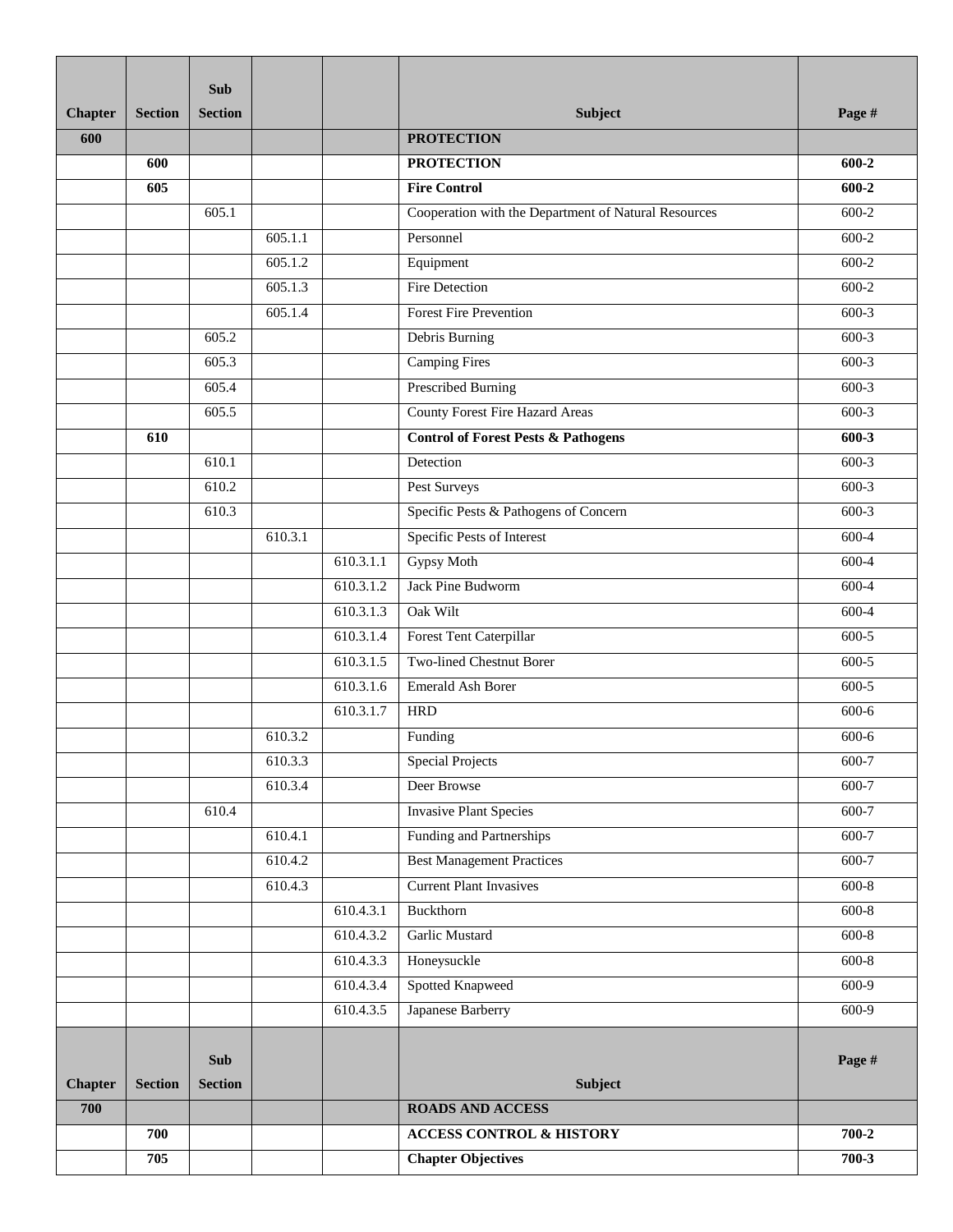|                | 710            |                |          |           | <b>Roads</b>                                                 | 700-3     |
|----------------|----------------|----------------|----------|-----------|--------------------------------------------------------------|-----------|
|                |                | 710.1          |          |           | <b>Permanent Primary Roads</b>                               | 700-4     |
|                |                | 710.2          |          |           | Permanent Secondary Roads                                    | $700-5$   |
|                |                | 710.3          |          |           | <b>Temporary Roads</b>                                       | 700-5     |
|                |                | 710.4          |          |           | State, County, Town Driveway Permits                         | $700-6$   |
|                |                |                | 710.4.1. |           | <b>State Highways</b>                                        | $700-6$   |
|                |                |                | 710.4.2  |           | <b>County Highways</b>                                       | $700-6$   |
|                |                |                | 710.4.3  |           | <b>Town Roads</b>                                            | $700-6$   |
|                |                | 710.5          |          |           | Utilities                                                    | 700-7     |
|                |                | 710.6          |          |           | Culverts                                                     | 700-7     |
|                | 715            |                |          |           | <b>Restricted Access Areas</b>                               | 700-7     |
|                | 720            |                |          |           | <b>Wild Lakes</b>                                            | 700-7     |
|                | 725            |                |          |           | <b>Road Construction Best Management Practices for Water</b> | 700-8     |
|                |                |                |          |           | Quality                                                      |           |
|                | 730            |                |          |           | <b>Signs</b>                                                 | $700 - 8$ |
|                |                | 730.1          |          |           | <b>Signing Standards</b>                                     | 700-8     |
|                | 735            |                |          |           | <b>Road and Access Plan</b>                                  | 700-9     |
|                |                |                |          |           |                                                              |           |
|                |                | <b>Sub</b>     |          |           |                                                              |           |
| <b>Chapter</b> | <b>Section</b> | <b>Section</b> |          |           | Subject                                                      | Page #    |
| 800            |                |                |          |           | <b>INTEGRATED RESOURCE MANAGEMENT</b>                        |           |
|                | 800            |                |          |           | <b>CHAPTER OBJECTIVES</b>                                    | 800-4     |
|                |                |                |          |           |                                                              |           |
|                | 805            |                |          |           | <b>Integrated Resource Management Approach</b>               | 800-4     |
|                | 810            |                |          |           | <b>Sustainable Forestry</b>                                  | 800-4     |
|                |                | 810.1          |          |           | Tools in Integrated Resource Management                      | 800-5     |
|                |                |                | 810.1.1  |           | <b>Compartment Recon</b>                                     | 800-5     |
|                |                |                | 810.1.2  |           | Forest Habitat Classification System                         | 800-5     |
|                |                |                | 810.1.3  |           | Soil Surveys                                                 | 800-5     |
|                |                |                | 810.1.4  |           | Ecological Landscapes of Wisconsin                           | $800 - 5$ |
|                |                |                | 810.1.5  |           | <b>Integrated Pest Management</b>                            | 800-6     |
|                |                |                | 810.1.6  |           | <b>Best Management Practices for Water Quality</b>           | $800 - 6$ |
|                |                |                | 810.1.7  |           | <b>Fire Management</b>                                       | $800 - 7$ |
|                |                |                |          | 810.1.7.1 | <b>Prescribed Fires</b>                                      | 800-7     |
|                |                |                | 810.1.8  |           | Outside Expertise, Studies & Survey                          | $800 - 7$ |
|                |                |                | 810.1.9  |           | Local Silvicultural Field Trials                             | $800 - 8$ |
|                | 815            |                |          |           | <b>Management Considerations</b>                             | $800 - 8$ |
|                |                | 815.1          |          |           | <b>Risk Factors</b>                                          | $800 - 8$ |
|                | 820            |                |          |           | <b>Plant Communities Management</b>                          | $800 - 8$ |
|                |                | 820.1          |          |           | Silvicultural Practices / Treatments                         | $800 - 8$ |
|                |                |                | 820.1.1  |           | <b>Natural Regeneration</b>                                  | $800-9$   |
|                |                |                |          | 820.1.1.1 | Clearcutting / Coppice                                       | 800-9     |
|                |                |                |          | 820.1.1.2 | Shelterwood / Seed Tree                                      | $800 - 9$ |
|                |                |                |          | 820.1.1.3 | All Aged Regeneration Harvests                               | 800-9     |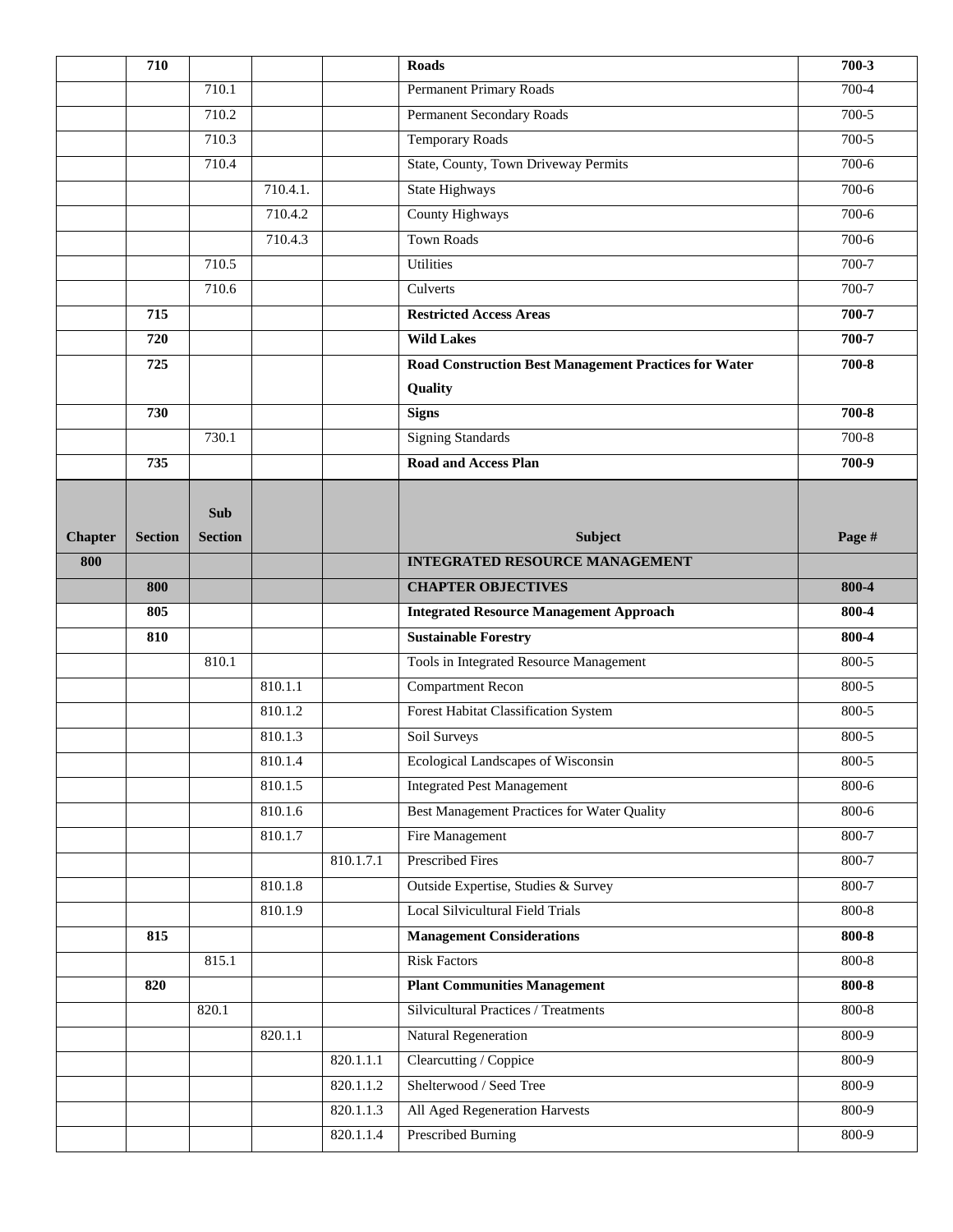|     |       |         | 820.1.1.5 | Soil Scarification                                         | $800 - 10$ |
|-----|-------|---------|-----------|------------------------------------------------------------|------------|
|     |       |         | 820.1.1.6 | Other                                                      | $800 - 10$ |
|     |       | 820.1.2 |           | Artificial Regeneration                                    | $800 - 10$ |
|     |       |         | 820.1.2.1 | Mechanical Site Preparation                                | $800 - 10$ |
|     |       |         | 820.1.2.2 | <b>Chemical Site Preparation</b>                           | $800 - 10$ |
|     |       |         | 820.1.2.3 | <b>Prescribed Burning</b>                                  | 800-11     |
|     |       |         | 820.1.2.4 | Tree Planting/Seeding                                      | $800 - 11$ |
|     |       | 820.1.3 |           | <b>Intermediate Treatments</b>                             | $800 - 11$ |
|     |       |         | 820.1.3.1 | <b>Mechanical Release</b>                                  | 800-11     |
|     |       |         | 820.1.3.2 | <b>Chemical Release</b>                                    | 800-12     |
|     |       |         | 820.1.3.3 | Non-Commercial Thinning                                    | $800 - 12$ |
|     |       |         | 820.1.3.4 | Thinning/Intermediate Cuts                                 | $800 - 12$ |
|     |       |         | 820.1.3.5 | Pruning                                                    | 800-12     |
|     | 820.2 |         |           | <b>Silvicultural Prescriptions</b>                         | $800 - 12$ |
|     |       | 820.2.1 |           | <b>Even-Aged Management</b>                                | $800 - 12$ |
|     |       |         | 820.2.1.1 | Aspen                                                      | $800 - 13$ |
|     |       |         | 820.2.1.2 | Oak                                                        | $800 - 14$ |
|     |       |         | 820.2.1.3 | Red and White Pine                                         | $800 - 15$ |
|     |       | 820.2.2 |           | <b>Uneven-Aged Management</b>                              | $800 - 17$ |
|     | 820.3 |         |           | <b>Locally Uncommon Trees/Forest Types</b>                 | 800-17     |
|     |       | 820.3.1 |           | American Elm                                               | 800-17     |
|     |       | 820.3.2 |           | <b>Butternut</b>                                           | 800-17     |
|     | 820.4 |         |           | Forest Types Requiring Intensive Effort to Regenerate      | $800 - 18$ |
|     |       | 820.4.1 |           | Northern Red Oak                                           | 800-18     |
|     | 820.5 |         |           | Invasive Plant Species of Concern                          | 800-18     |
|     | 820.6 |         |           | <b>Legally Protected and Special Concern Plant Species</b> | 800-19     |
|     | 820.7 |         |           | <b>Tree Retention Guidelines</b>                           | 800-19     |
|     | 820.8 |         |           | <b>Biomass Harvesting Guidelines</b>                       | 800-27     |
| 825 |       |         |           | <b>Animal Species Management</b>                           | 800-27     |
|     | 825.1 |         |           | <b>Technical Planning</b>                                  | 800-27     |
|     | 825.2 |         |           | Guidelines                                                 | 800-28     |
|     | 825.3 |         |           | Inventory                                                  | 800-28     |
|     | 825.4 |         |           | Resource Management Considerations For Wildlife            | 800-28     |
|     |       | 825.4.1 |           | <b>General Management Policies</b>                         | 800-28     |
|     | 825.5 |         |           | <b>Importance of Habitats</b>                              | 800-29     |
|     |       | 825.5.1 |           | Non-Forested Habitats                                      | 800-29     |
|     |       | 825.5.2 |           | <b>Aquatic Habitats</b>                                    | 800-29     |
|     |       | 825.5.3 |           | Riparian and Other Non-Managed Areas                       | 800-29     |
|     |       | 825.5.4 |           | <b>Early Successional Forests</b>                          | 800-29     |
|     |       |         | 825.5.4.1 | Aspen                                                      | 800-30     |
|     |       |         | 825.5.4.2 | Jack Pine                                                  | 800-30     |
|     |       | 825.5.5 |           | Conifers                                                   | 800-30     |
|     |       |         | 825.5.5.1 | Lowland Conifer                                            | 800-30     |
|     |       | 825.5.6 |           | Oak Management                                             | 800-30     |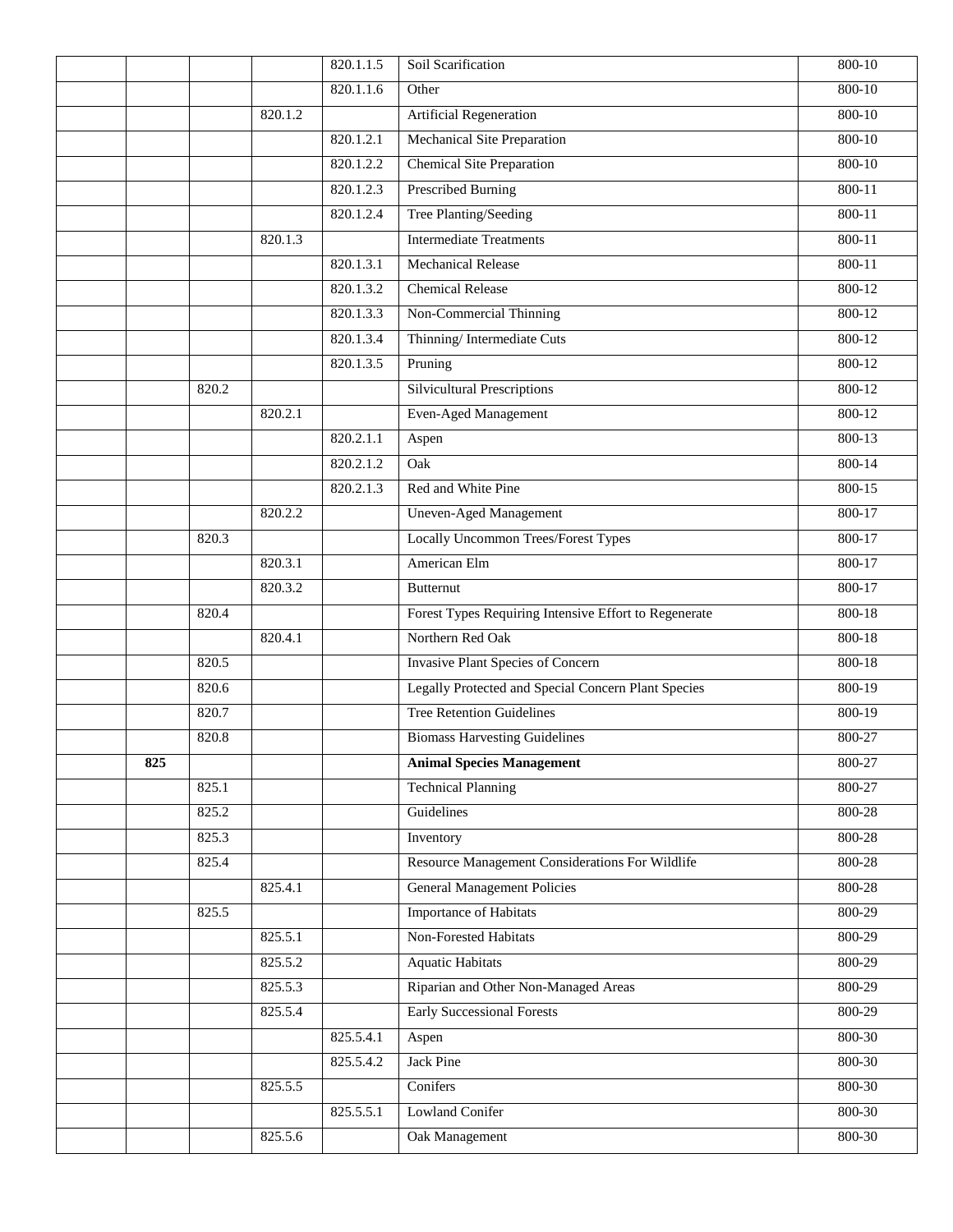|                |                |                | 825.5.7  | Uneven/All Aged Management                                      | 800-31    |
|----------------|----------------|----------------|----------|-----------------------------------------------------------------|-----------|
|                |                |                | 825.5.8  | <b>Large Forest Blocks</b>                                      | 800-31    |
|                |                |                | 825.5.9  | Grasslands, Openings, Upland Brush                              | 800-31    |
|                |                |                | 825.5.10 | Other Local Habitats                                            | 800-31    |
|                |                | 825.6          |          | <b>Intensive Wildlife Management Projects</b>                   | 800-31    |
|                |                |                | 825.6.1  | Wisconsin Wildlife Action Plan/Species of Greatest Conservation | 800-31    |
|                |                |                |          | Need (SGCN)                                                     |           |
|                |                | 825.7          |          | Fish and Waters Management                                      | 800-32    |
|                |                |                | 825.7.1  | <b>Technical Planning and Surveys</b>                           | 800-32    |
|                |                |                | 825.7.2  | <b>Special Projects</b>                                         | 800-32    |
|                |                |                | 825.7.3  | <b>Shoreland Zoning</b>                                         | 800-32    |
|                |                |                | 825.7.4  | Access and Development                                          | 800-33    |
|                |                |                | 825.7.5  | <b>Important Water Resources</b>                                | 800-33    |
|                | 830            |                |          | <b>Exceptional Resources/Unique Areas</b>                       | 800-33    |
|                |                | 830.1          |          | <b>HCVF</b> for FSC and Dual Certified Counties                 | 800-33    |
|                |                | 830.2          |          | Areas Recognized By State and Federal Government                | 800-34    |
|                |                |                | 830.2.1  | <b>State Natural Areas</b>                                      | 800-34    |
|                |                |                | 830.2.2  | <b>State Scientific Areas</b>                                   | 800-37    |
|                |                |                | 830.2.3  | <b>Endangered Species Habitats</b>                              | 800-37    |
|                |                |                | 830.2.4  | <b>Rare Communities</b>                                         | 800-37    |
|                |                | 830.3          |          | <b>Culturally Significant Sites</b>                             | 800-37    |
|                |                |                | 830.3.1  | <b>Burial Mounds, Cemetaries</b>                                | 800-37    |
|                |                |                | 830.3.2  | Logging Camps, Dams, Forest History                             | 800-38    |
|                |                |                | 830.3.3  | Landmarks                                                       | 800-38    |
|                | 835            |                |          | <b>Aesthetics</b>                                               | 800-38    |
|                |                | 835.1          |          | <b>Aesthetic Management</b>                                     | 800-38    |
|                |                | 835.2          |          | <b>Aesthetic Management Zones</b>                               | 800-38    |
|                |                |                | 835.2.1  | <b>Aesthetic Management Examples</b>                            | 800-38    |
|                |                |                | 835.2.2  | <b>Aesthetic Management Prescriptions/Options</b>               | 800-39    |
|                | 840            |                |          | <b>Landscape Management</b>                                     | 800-39    |
|                |                | 840.1          |          | <b>Conservation of Biological Diversity</b>                     | 800-39    |
|                |                | 840.2          |          | <b>Habitat Fragmentation</b>                                    | 800-39    |
|                |                | <b>Sub</b>     |          |                                                                 | Page #    |
| <b>Chapter</b> | <b>Section</b> | <b>Section</b> |          | <b>Subject</b>                                                  |           |
| 900            |                |                |          | <b>RECREATION</b>                                               |           |
|                | 900            |                |          | <b>RECREATION</b>                                               | $900-3$   |
|                | 905            |                |          | Planning                                                        | $900 - 3$ |
|                | 910            |                |          | <b>Authority</b>                                                | $900 - 3$ |
|                | 915            |                |          | <b>Entrance and User Fees</b>                                   | $900 - 3$ |
|                | 920            |                |          | <b>Recreational Service Agreements</b>                          | $900 - 3$ |
|                | 925            |                |          | <b>Recreational Use Permits for Organized Events</b>            | 900-4     |
|                | 930            |                |          | <b>Undesignated Recreational Use of the Forest</b>              | 900-4     |
|                |                | 930.1          |          | Hunting                                                         | $900 - 4$ |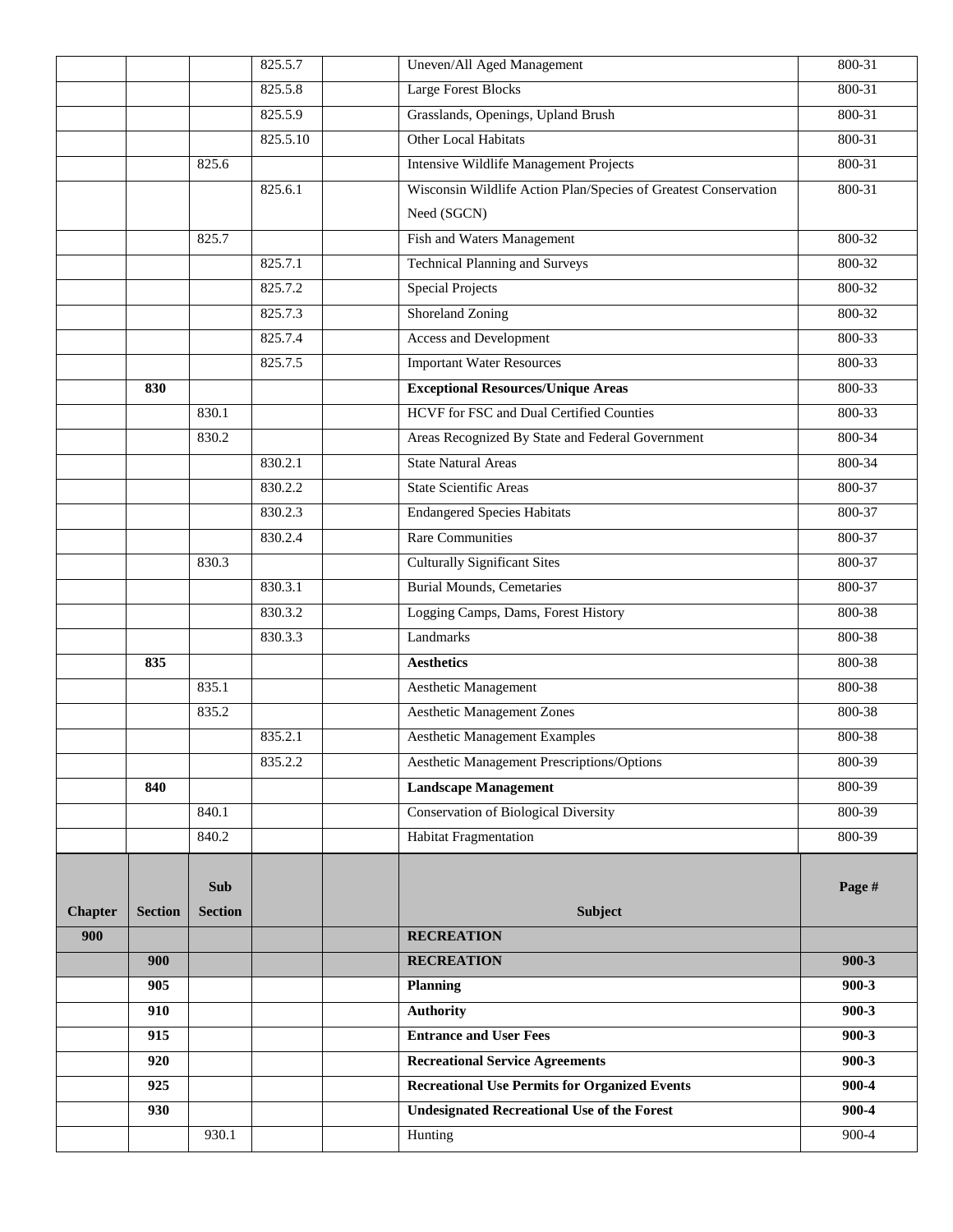|     | 930.2 |         |           | Fishing                                                      | $900 - 5$  |
|-----|-------|---------|-----------|--------------------------------------------------------------|------------|
|     | 930.3 |         |           | Picnicking / Day Use                                         | $900-5$    |
|     | 930.4 |         |           | Camping                                                      | $900-5$    |
|     | 930.5 |         |           | <b>Motorized Travel</b>                                      | $900-6$    |
|     | 930.6 |         |           | <b>Other Dispersed Recreation Uses</b>                       | $900-6$    |
| 935 |       |         |           | <b>Designated Recreation Areas / Uses</b>                    | $900 - 6$  |
|     | 935.1 |         |           | Campgrounds                                                  | $900-6$    |
|     | 935.2 |         |           | <b>ATV</b> Intensive Use Area                                | $900 - 7$  |
|     | 935.3 |         |           | Richfield 360                                                | 900-7      |
|     | 935.4 |         |           | Picnic / Day Use Areas                                       | $900 - 8$  |
|     | 935.5 |         |           | Swimming Areas / Beaches                                     | $900-8$    |
|     | 935.6 |         |           | <b>Boat Landings</b>                                         | $900-8$    |
|     |       | 935.6.1 |           | Public Boat Access Sites Maintained by Wood County Parks and | $900 - 8$  |
|     |       |         |           | Forestry                                                     |            |
|     |       | 935.6.2 |           | <b>Undeveloped Water Access Points</b>                       | $900 - 8$  |
|     | 935.7 |         |           | Waysides                                                     | $900 - 8$  |
|     | 935.8 |         |           | <b>Shooting Ranges</b>                                       | $900-9$    |
| 940 |       |         |           | <b>Designated Recreation Trails</b>                          | 900-9      |
|     | 940.1 |         |           | Non-Motorized Recreation Trails                              | $900-9$    |
|     |       | 940.1.1 |           | <b>Hiking Trails</b>                                         | $900-9$    |
|     |       | 940.1.2 |           | Mountain Bike / Fat Tire / Bicycle Trails                    | $900 - 10$ |
|     |       | 940.1.3 |           | <b>Equestrian Trails (Horse)</b>                             | 900-10     |
|     |       | 940.1.4 |           | Ski Trails                                                   | $900 - 10$ |
|     | 940.2 |         |           | <b>Motorized Recreation Trails</b>                           | 900-10     |
|     |       | 940.2.1 |           | Designated Snowmobile Trails                                 | $900 - 10$ |
|     |       |         | 940.2.1.1 | <b>Trail Types</b>                                           | $900 - 11$ |
|     |       |         | 940.2.1.2 | Trail Maintenance                                            | 900-11     |
|     |       | 940.2.2 |           | Designated ATV Trails                                        | 900-12     |
|     |       |         | 940.2.2.1 | <b>Trail Types</b>                                           | 900-12     |
|     |       |         | 940.2.2.2 | <b>ATV Trail Maintenance</b>                                 | 900-13     |
|     |       |         | 940.2.2.3 | <b>Future ATV Trails</b>                                     | $900 - 14$ |
|     |       | 940.2.3 |           | <b>Designated Motorcycle Trails</b>                          | $900 - 14$ |
|     |       | 940.2.4 |           | Other Designated Motor Vehicle Trails                        | $900 - 14$ |
| 945 |       |         |           | <b>Recreation Program Funding and Grants</b>                 | $900 - 15$ |
|     | 945.1 |         |           | <b>Recreation Area Funding</b>                               | $900 - 15$ |
|     | 945.2 |         |           | <b>Recreation Trail Funding</b>                              | 900-15     |
|     |       | 945.2.1 |           | <b>Non-Motorized Trail Systems</b>                           | $900 - 15$ |
|     |       | 945.2.2 |           | Motorized Trail Systems                                      | $900 - 15$ |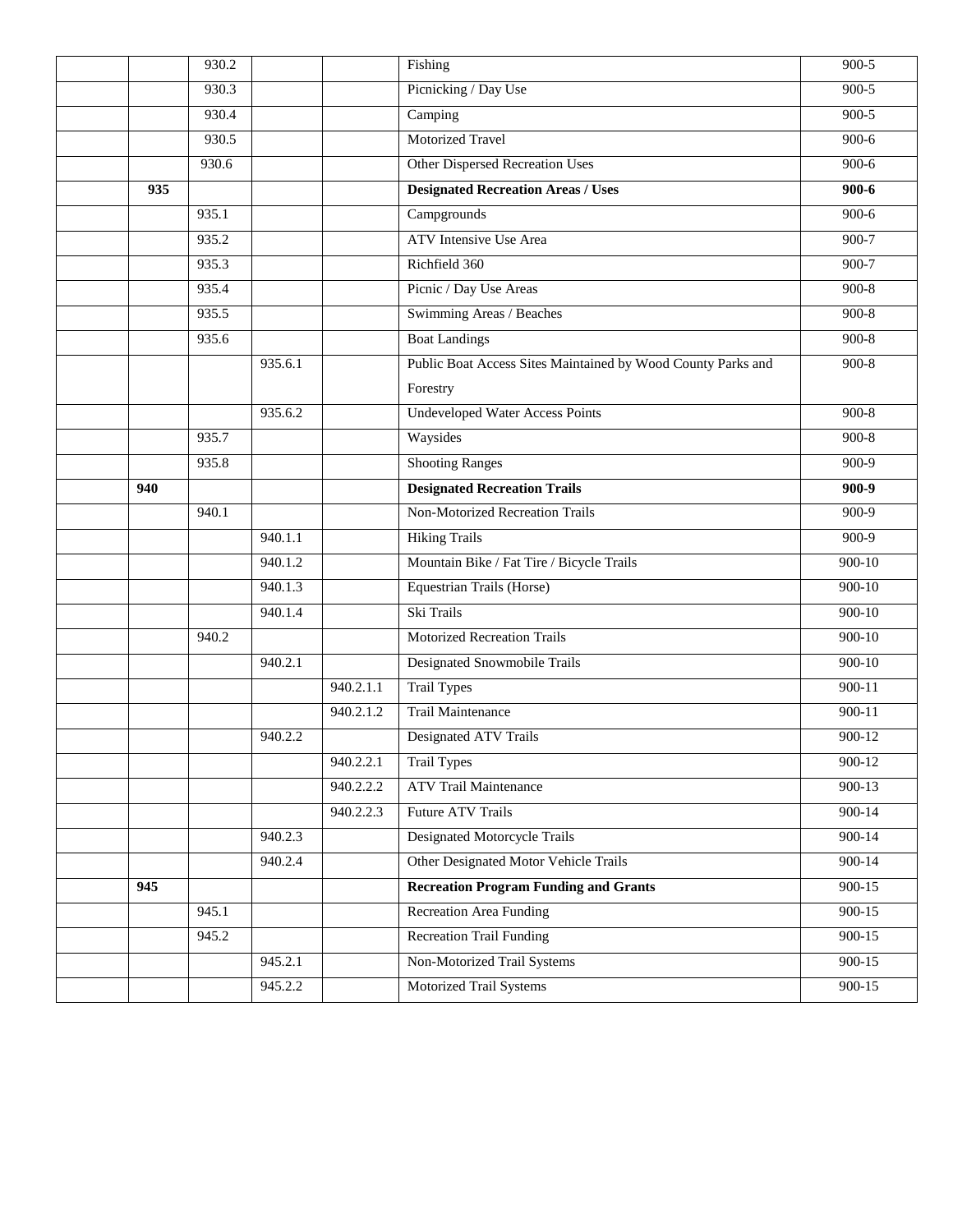|                |                | Sub            |          |                                                     |             |
|----------------|----------------|----------------|----------|-----------------------------------------------------|-------------|
| <b>Chapter</b> | <b>Section</b> | <b>Section</b> |          | Subject                                             | Page #      |
| 1000           |                |                |          | <b>APPENDIX</b>                                     |             |
|                | 1000           |                |          | <b>RESOURCE MAPS &amp; TABLES</b>                   | 1000-3      |
|                |                | 1000.1         |          | Map of County Forest Location                       | 1000-3      |
|                |                | 1000.2         |          | <b>Official County Forest Blocking Boundary Map</b> | 1000-4      |
|                |                | 1000.3         |          | Wood County General Soils Map                       | 1000-5      |
|                |                | 1000.4         |          | <b>Forest Organizational Maps</b>                   | $1000-6$    |
|                |                |                | 1000.4.1 | <b>Forest Compartment Map</b>                       | 1000-6      |
|                |                |                | 1000.4.2 | Wood County Forest State Natural Areas              | 1000-7      |
|                |                | 1000.5         |          | Timber Harvest Areas and Maps                       | 1000-8      |
|                |                |                | 1000.5.1 | Seneca Block                                        | 1000-8      |
|                |                |                | 1000.5.2 | Port Edwards Block                                  | $1000-9$    |
|                |                |                | 1000.5.3 | <b>Owl Creek Block</b>                              | $1000 - 10$ |
|                |                |                | 1000.5.4 | <b>Hemlock Creek Block</b>                          | $1000 - 11$ |
|                |                |                | 1000.5.5 | Dexter Block                                        | 1000-12     |
|                |                |                | 1000.5.6 | <b>Hiles Block</b>                                  | $1000 - 13$ |
|                |                |                | 1000.5.7 | South Bluff Block                                   | 1000-14     |
|                |                |                | 1000.5.8 | Richfield 360 Block                                 | 1000-15     |
|                |                | 1000.6         |          | Permanent Primary and Secondary Roads               | 1000-16     |
|                |                |                | 1000.6.1 | Seneca Block                                        | 1000-16     |
|                |                |                | 1000.6.2 | Port Edwards Block                                  | 1000-17     |
|                |                |                | 1000.6.3 | <b>Owl Creek Block</b>                              | 1000-18     |
|                |                |                | 1000.6.4 | <b>Hemlock Creek Block</b>                          | 1000-19     |
|                |                |                | 1000.6.5 | Dexter Block                                        | 1000-20     |
|                |                |                | 1000.6.6 | <b>Hiles Block</b>                                  | 1000-21     |
|                |                |                | 1000.6.7 | <b>South Bluff Block</b>                            | 1000-22     |
|                | 1005           |                |          | Laws & Ordinances                                   | 1000-23     |
|                |                | 1005.1         |          | County Forest Law - s. 28.11 Wis. Stats             | 1000-23     |
|                |                | 1005.2         |          | <b>County Ordinances</b>                            | 1000-30     |
|                |                |                | 1005.2.1 | <b>County Forestry Ordinance</b>                    | 1000-30     |
|                |                |                | 1005.2.2 | Highway Access by ATV / UTV Operators               | 1000-39     |
|                |                |                | 1005.2.3 | <b>Designating All-Terrain Vehicle Routes</b>       | 1000-39     |
|                |                |                | 1005.2.4 | Snowmobile Ordinance                                | 1000-39     |
|                |                |                | 1005.2.5 | Parks Ordinance                                     | 1000-39     |
|                |                |                | 1005.2.6 | Shore land Zoning Ordinance                         | 1000-40     |
|                |                |                | 1005.2.7 | Non-Metallic Mining Reclamation                     | 1000-40     |
|                | 1010           |                |          | Permits, Use Agreements, Policies & Contracts       | 1000-40     |
|                |                | 1010.1         |          | <b>Timber Sale Contract</b>                         | 1000-40     |
|                |                | 1010.2         |          | Timber Sale Extension / Renewal Policy              | 1000-50     |
|                |                | 1010.3         |          | Firewood Permit                                     | 1000-50     |
|                |                | 1010.4         |          | Private Access Land Use Permit                      | 1000-51     |
|                |                | 1010.5         |          | Camping Policy / Permit                             | 1000-53     |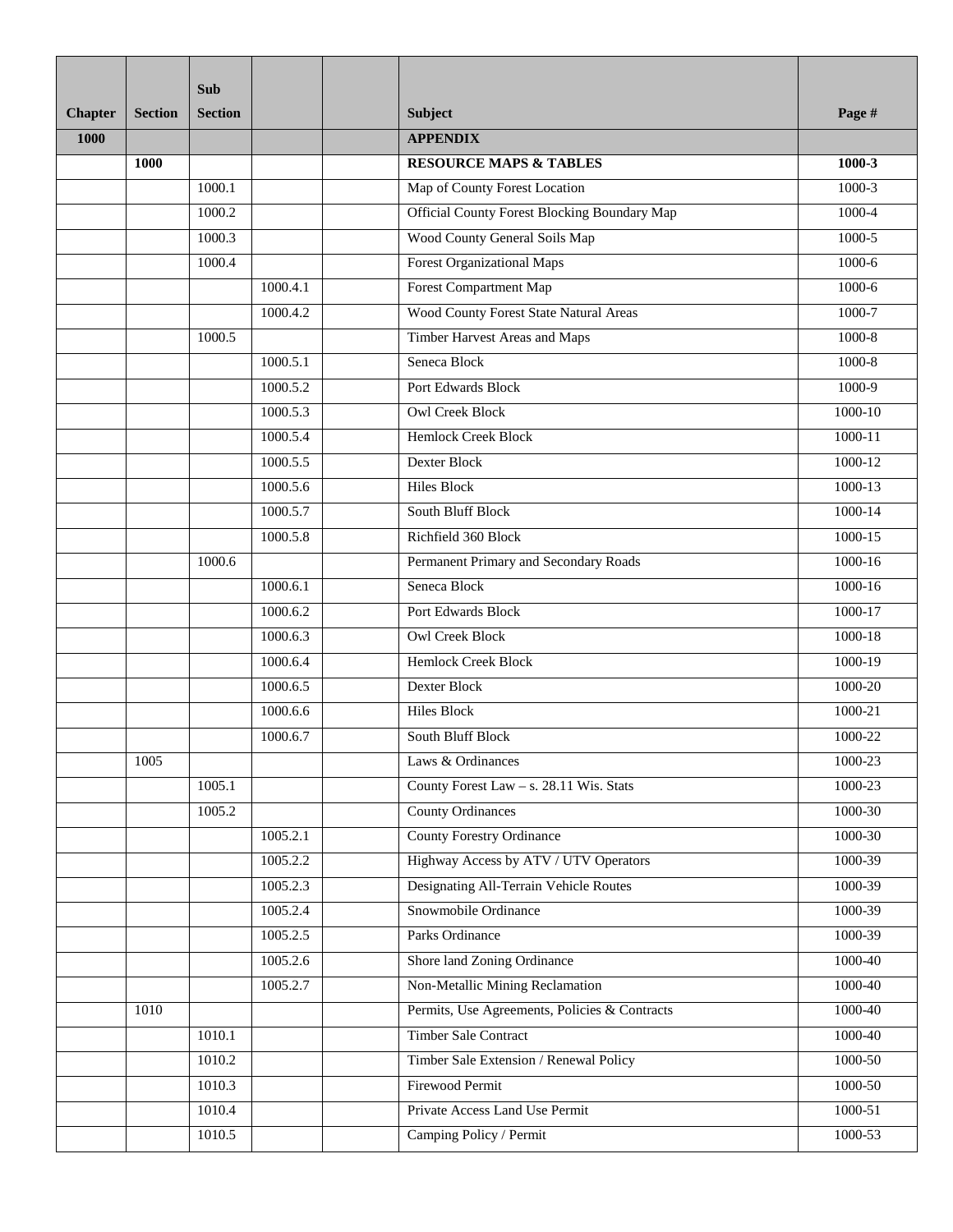|                |                | 1010.6           |          | <b>Tree Stand Policy</b>                                   | 1000-53            |
|----------------|----------------|------------------|----------|------------------------------------------------------------|--------------------|
|                |                | 1010.7           |          | <b>Land Transaction Policy</b>                             | 1000-54            |
|                |                | 1010.8           |          | <b>Shooting Range Agreement</b>                            | $1000 - 63$        |
|                | 1015           |                  |          | Facilities & Reports                                       | 1000-66            |
|                |                | 1015.1           |          | Recreational Inventory                                     | 1000-66            |
|                |                | 1015.2           |          | <b>Statement of County Forest Loan</b>                     | 1000-67            |
|                |                | 1015.3           |          | Annual Gross Timber Sale Receipts                          | 1000-68            |
|                | 1020           |                  |          | Miscellaneous Maps & Brochures                             | 1000-68            |
|                |                | 1020.1           |          | <b>County Snowmobile Map</b>                               | 1000-68            |
|                |                | 1020.2           |          | County ATV Map                                             | 1000-68            |
|                |                | 1020.3           |          | County Non-Motorized Recreational Trails Maps              | 1000-69            |
|                |                |                  | 1020.3.1 | South Bluff Fat Tire / Mountain Bike Trails Map            | 1000-69            |
|                |                |                  | 1020.3.2 | Richfield 360 Trails Map                                   | 1000-70            |
|                |                |                  | 1020.3.3 | Dexter Park Walking Trails Map                             | 1000-71            |
|                |                | 1020.4           |          | <b>Certified County Forest Road Map</b>                    | 1000-72            |
|                |                | 1020.5           |          | Other Maps                                                 | 1000-73            |
|                |                |                  | 1020.5.1 | <b>Public Shooting Range Map</b>                           | 1000-73            |
|                |                |                  | 1020.5.2 | Dexter Park Campground Map                                 | 1000-74            |
|                |                |                  |          |                                                            |                    |
|                |                | <b>Sub</b>       |          |                                                            |                    |
| <b>Chapter</b> | <b>Section</b> | <b>Section</b>   |          | <b>Subject</b>                                             | Page #             |
| 2000           |                |                  |          | PLANNING, REPORTS & BUDGET                                 |                    |
|                |                |                  |          |                                                            |                    |
|                | 2000           |                  |          | <b>NEEDS, OBJECTIVE &amp; FORMAT</b>                       | 2000-3             |
|                | 2005           |                  |          | <b>Detailed Annual Needs for Fifteen Years</b>             | 2000-3             |
|                | 2010           |                  |          | <b>Summary of Fifteen-year Needs</b>                       | 2000-4             |
|                | 2015           |                  |          | Work Plan Objective & Policy                               | 2000-4             |
|                | 2020           |                  |          | <b>Annual Work Plan &amp; Budget</b>                       | 2000-5             |
|                | 2025           |                  |          | <b>Accomplishment Reports Objective &amp; Policy</b>       | 2000-11            |
|                | 2030           |                  |          | <b>Annual Accomplishment Reports</b>                       | 2000-12            |
|                | 2035           |                  |          | <b>Past Accomplishments</b>                                | 2000-13            |
|                |                | 2035.1           |          | <b>Forest Products</b>                                     | $2000 - 13$        |
|                |                |                  | 2035.1.1 | Timber                                                     | $2000 - 13$        |
|                |                |                  | 2035.1.2 | Non-Timber Forest Products                                 | 2000-13            |
|                |                | 2035.2           |          | Reforestation                                              | $2000 - 14$        |
|                |                | 2035.3           |          | <b>Timber Stand Improvement</b>                            | $2000 - 15$        |
|                |                | 2035.4           |          | <b>Recreational Developments</b>                           | 2000-16            |
|                |                | 2035.5           |          | <b>Wildlife Projects</b>                                   | 2000-17            |
|                | 2040           |                  |          | <b>Monitoring</b>                                          | 2000-18            |
|                |                | 2040.1           |          | <b>Forest Types</b>                                        | 2000-18            |
|                |                | 2040.2           |          | Harvesting                                                 | 2000-20            |
|                |                | 2040.3           |          | Flora / Fauna                                              | 2000-21            |
|                |                | 2040.4           |          | <b>Recreational Use</b>                                    | 2000-21            |
|                |                | 2040.5<br>2040.6 |          | <b>High Conservation Value Forests</b><br>Roads and Access | 2000-22<br>2000-45 |